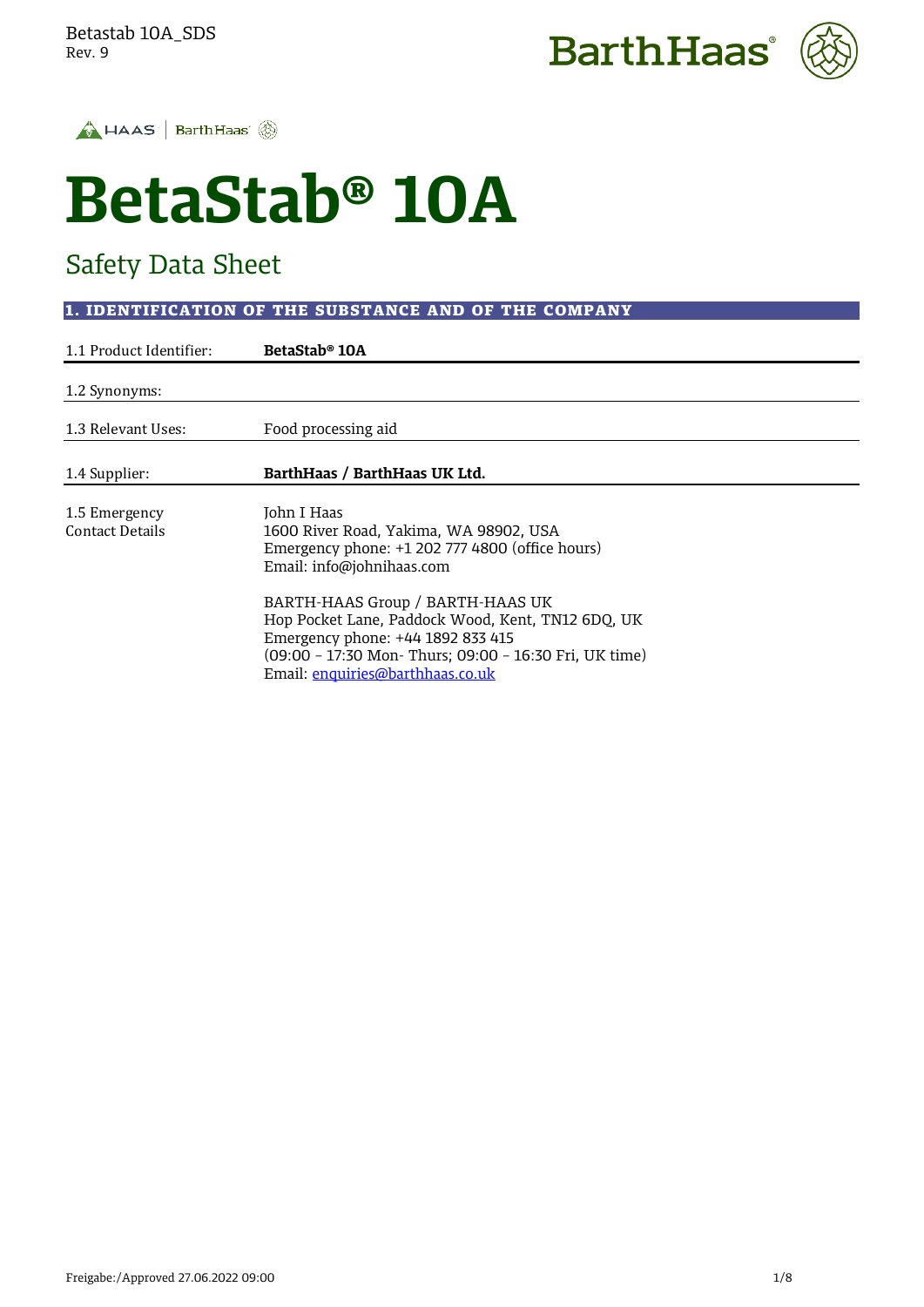



# 2. HAZARDS IDENTIFICATION

| 2.1 Classification                 | According to Regulation (EC) 1272/2008 [CLP]:<br>Skin Sensitisation Category 2<br>Eye Irritation Category 2<br>Skin Sensitisation Category 1                                                                                                                                                                                                       |
|------------------------------------|----------------------------------------------------------------------------------------------------------------------------------------------------------------------------------------------------------------------------------------------------------------------------------------------------------------------------------------------------|
| 2.2 Label Elements:                | According to Regulation (EC) 1272/2008 [CLP]:                                                                                                                                                                                                                                                                                                      |
| Hazard Pictogram:                  |                                                                                                                                                                                                                                                                                                                                                    |
| Signal Word:<br>Hazard Statements: | Warning<br>H315: Causes skin irritation<br>H317: May cause an allergic skin reaction<br>H319: Causes serious eye irritation                                                                                                                                                                                                                        |
| Precautionary Statements:          | P280: Wear protective gloves and eye protection<br>P302+P352: IF ON SKIN: Wash with plenty of soap and water<br>P305+P351+P338: IF IN EYES: Rinse cautiously with water for several minutes.<br>Remove contact lenses, if present and easy to do. Continue rinsing.<br>P333+P313: If skin irritation or rash occurs: Get medical advice/attention. |
| 2.3 Other Hazards:                 | None                                                                                                                                                                                                                                                                                                                                               |

# 3. COMPONENTS/INFORMATION ON INGREDIENTS

| Component                  | Concentration<br>$(\%$ m/m) | CAS no.   | EC no.    | <b>REACH</b><br>Registration<br>No. | <b>Classification according to Regulation</b><br>(EC) 1272/2008 [CLP]                                               |
|----------------------------|-----------------------------|-----------|-----------|-------------------------------------|---------------------------------------------------------------------------------------------------------------------|
| Fraction of<br>hop extract | 10                          | 468-28-0  | 207-405-3 | 01-2120766877-<br>32-0000           | Acute Tox. 4 H302, H312<br>Skin Irritation Category 2<br>Eye Irritation Category 2<br>Skin Sensitisation Category 1 |
| Water                      | Balance                     | 7732-18-5 | 231-791-2 | N/A                                 | Not classified                                                                                                      |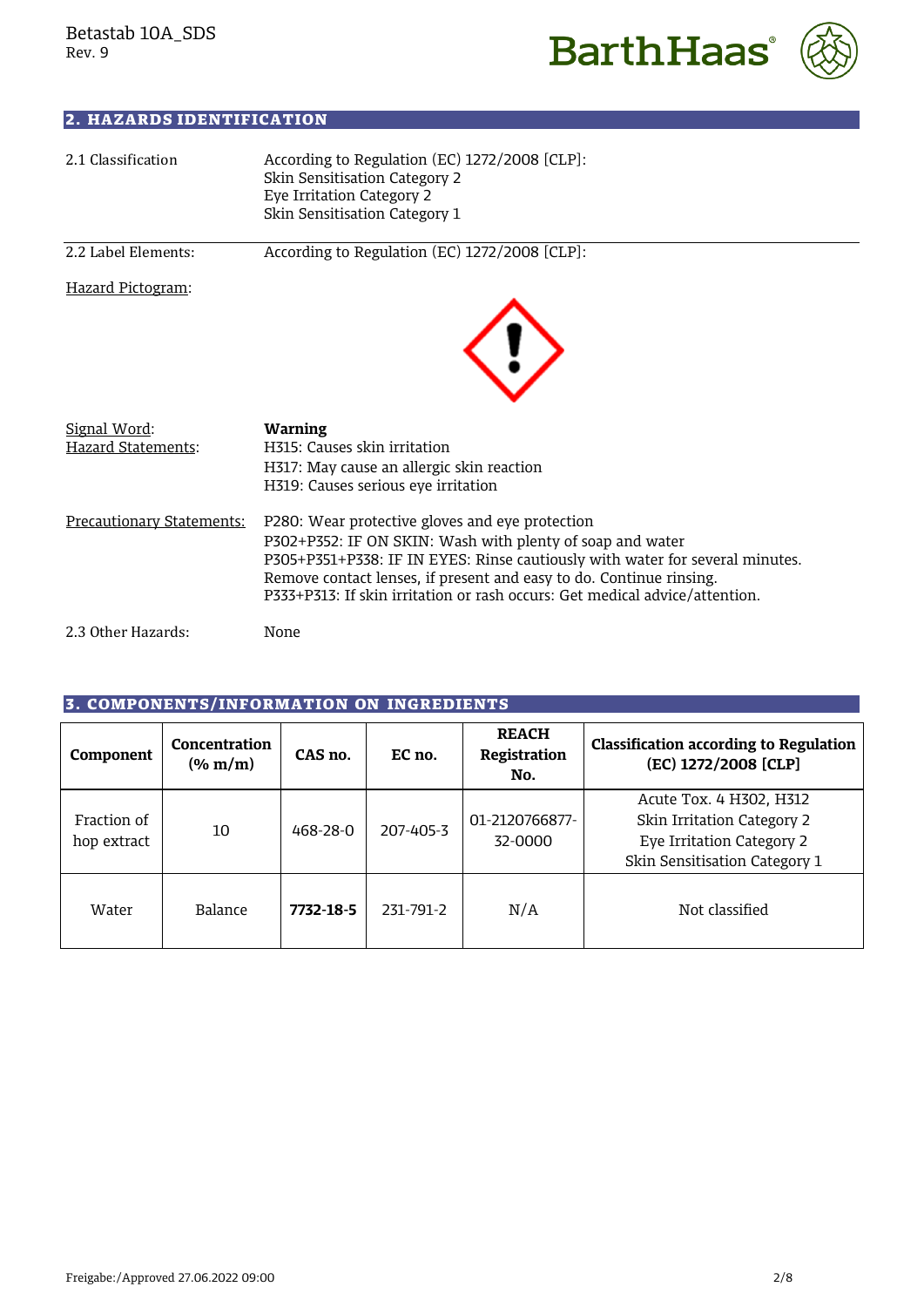



### 4. FIRST AID MEASURES

| 4.1 Description of First |  |
|--------------------------|--|
| Aid Methods:             |  |

Firefighters:

|                                                                        | Inhalation:                               | Remove to fresh air                                                    |
|------------------------------------------------------------------------|-------------------------------------------|------------------------------------------------------------------------|
|                                                                        | <u>Skin contact:</u>                      | Wash skin thoroughly with soap and water.                              |
|                                                                        |                                           | If any symptoms persist obtain medical attention.                      |
|                                                                        | Eye contact:                              | Flood the eye with plenty of water.                                    |
|                                                                        |                                           | If any symptoms persist obtain medical attention.                      |
|                                                                        | <u>Oral ingestion:</u>                    | Rinse mouth out with water and drink a portion                         |
|                                                                        |                                           | of water (ca. 200ml). Vomiting may occur but<br>should not be induced. |
|                                                                        |                                           | Obtain medical attention if symptoms persist.                          |
|                                                                        |                                           |                                                                        |
| 4.2 Most important<br>Symptoms and Effects                             | Skin and eye irritation.                  |                                                                        |
| 4.3 Indications of<br>Immediate Medical<br><b>Attention or Special</b> | Action as indicated in Section 4.1 above. |                                                                        |
| Treatment                                                              |                                           |                                                                        |
| <b>5. FIRE AID MEASURES</b>                                            |                                           |                                                                        |
| 5.1 Extinguishing<br>media:                                            | Carbon dioxide, dry powder and foam       |                                                                        |

5.2 Special Hazards The product is an aqueous solution and is therefore not expected to burn

Arising from Substance No known unusual fire or explosion hazards.

5.3 Advice for Wear self-contained breathing apparatus.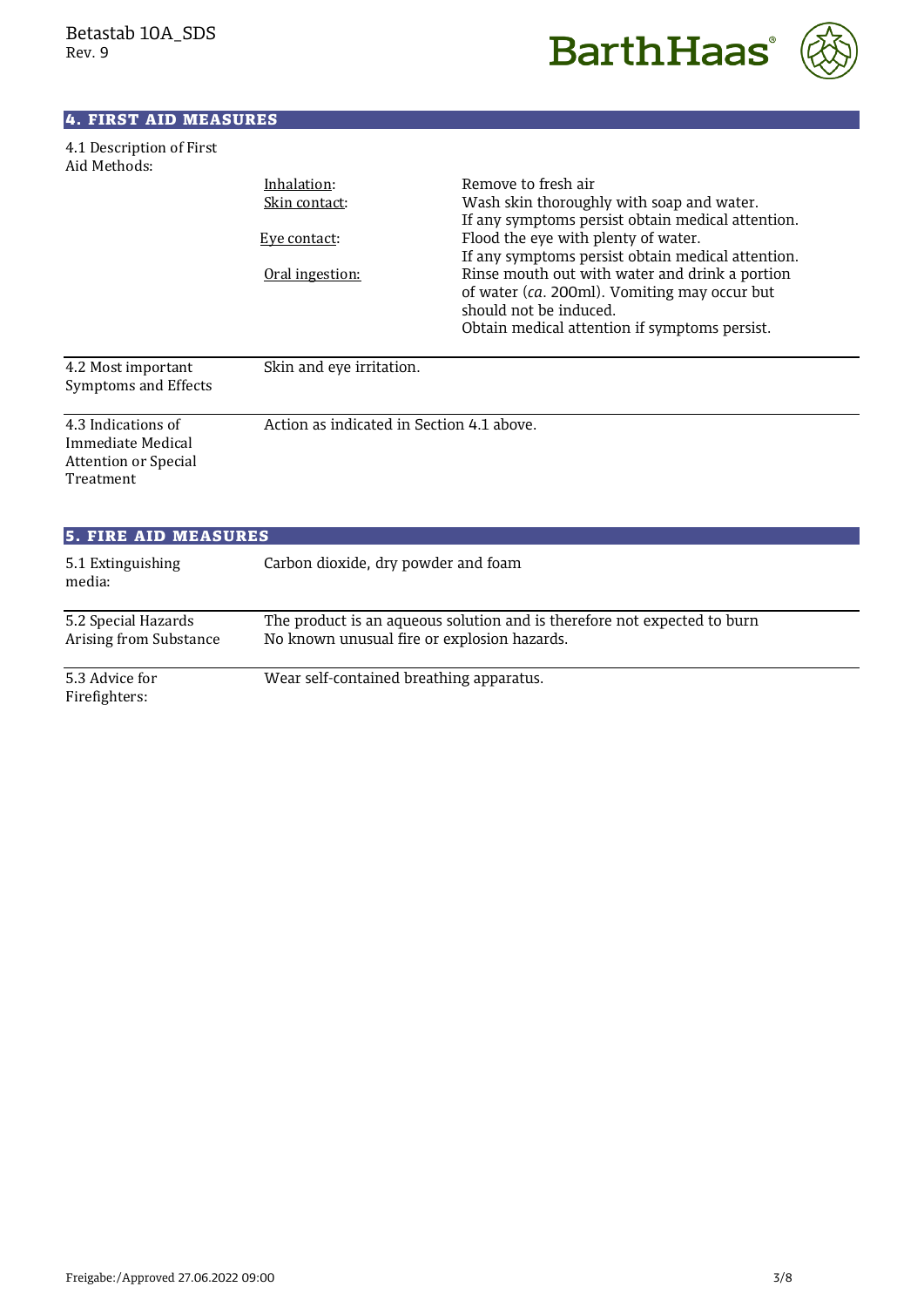**BarthHaas**®



| <b>6. ACCIDENTAL RELEASE MEASURES</b> |                                                                                                                                                                                                                                                                    |
|---------------------------------------|--------------------------------------------------------------------------------------------------------------------------------------------------------------------------------------------------------------------------------------------------------------------|
| 6.1 Personal<br>Protection:           | Wear appropriate protective clothing - see Section 8.                                                                                                                                                                                                              |
| 6.2 Environmental<br>Precautions:     | Small amounts (<10 litres) can be safely diluted with water and flushed.<br>into the drain. Do not discharge large amounts onto the ground or into<br>watercourses - hold for disposal, or in the case of spillages, deal with this as<br>indicated in Section 6.3 |
| 6.3 Methods for<br>Cleaning Up:       | Contain spillage using earth, sand or other inert material. Transfer to<br>suitable sealed container prior to disposal. Flush area with hot soapy water to<br>remove final traces. Use adequate ventilation or a respirator if in a confined<br>area.              |

| 7. HANDLING AND STORAGE |                                                                                                    |  |  |
|-------------------------|----------------------------------------------------------------------------------------------------|--|--|
| 7.1 Precautions for     | Avoid excessive contact with product. Use appropriate protective                                   |  |  |
| Safe Handling:          | clothing as indicated in Section 8. Wash hands after use.                                          |  |  |
| 7.2 Conditions for Safe | Store at $5 - 25$ °C, (41-77 °F). Keep container closed, out of direct sunlight                    |  |  |
| Storage:                | and prevent from freezing.                                                                         |  |  |
| 7.3 Specific End Uses:  | For use as a food ingredient. It should be used in accordance with applicable<br>food legislation. |  |  |

|                            | <b>8. EXPOSURE CONTROLS / PERSONAL PROTECTION</b>                        |                                                                                               |
|----------------------------|--------------------------------------------------------------------------|-----------------------------------------------------------------------------------------------|
| 8.1 Control<br>Parameters: | Not applicable.                                                          |                                                                                               |
| 8.2 Exposure Controls      | <b>Engineering Controls:</b><br>Eye/Face Protection:<br>Hand Protection: | Not required.<br>Safety goggles.<br>PVC, rubber, latex or nitrile gloves are all suitable and |
| should<br>commended        | Skin Protection:                                                         | be used.<br>Not normally required. Long-sleeved workwear                                      |
|                            | <b>Respiratory Protection:</b>                                           | to avoid accidental skin contact.<br>Not required.                                            |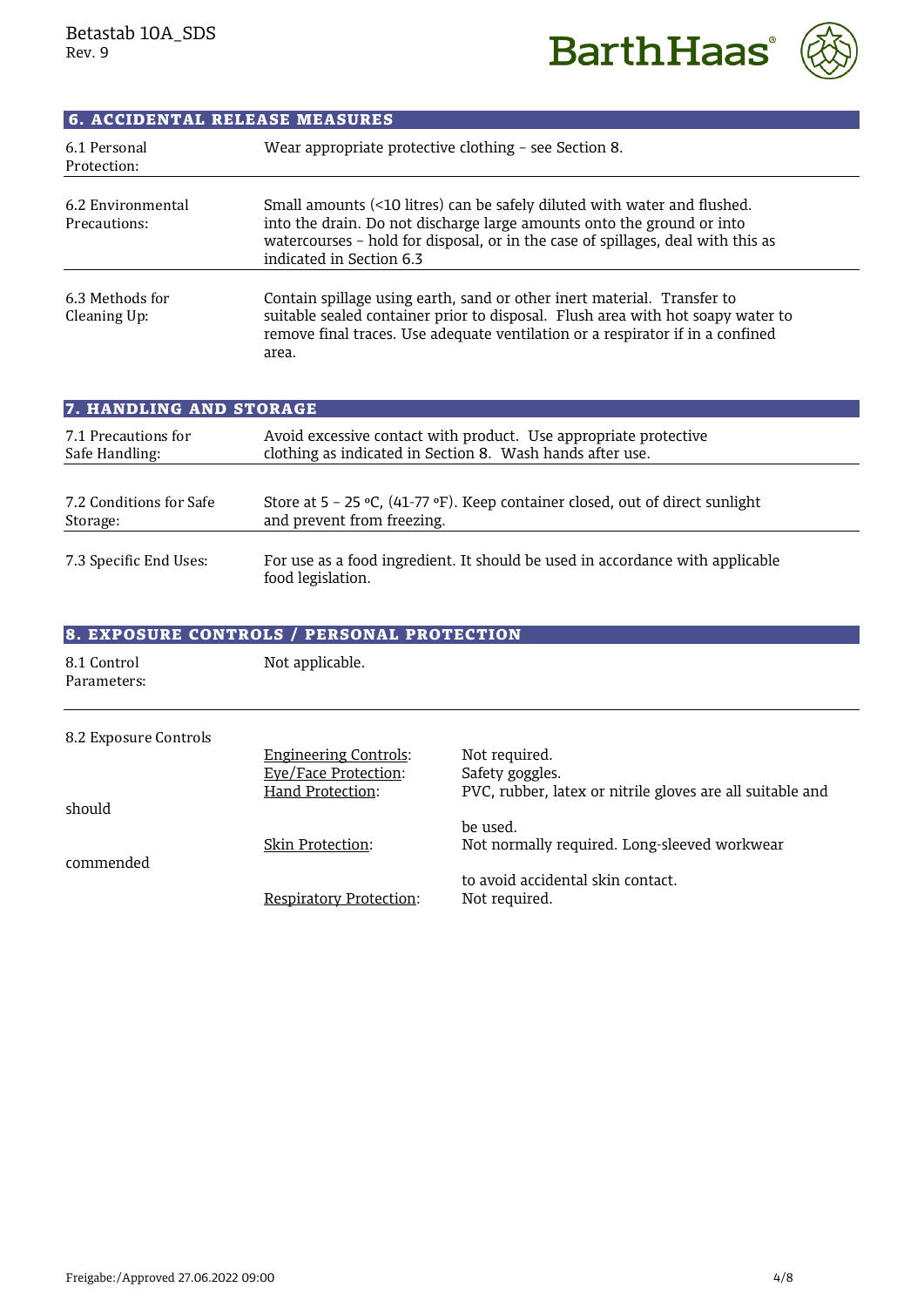



|                                                | 9. PHYSICAL AND CHEMICAL PROPERTIES                                                             |
|------------------------------------------------|-------------------------------------------------------------------------------------------------|
| Appearance:                                    | Amber/brown liquid (some precipitation may occur)                                               |
| Odour:                                         | Slight hop aroma                                                                                |
| Odour Threshold:                               | No data available                                                                               |
| pH:                                            | $10 - 11.5$                                                                                     |
| Freezing Point:                                | < 0 °C                                                                                          |
| <b>Boiling Point:</b>                          | 93-104 °C (200-220 °F)                                                                          |
| Flash Point:                                   | Not applicable due to high water content                                                        |
| <b>Evaporation Rate:</b>                       | Not measured (high water content; substantial evaporation not expected at normal<br>conditions) |
| Flammability:                                  | Non flammable                                                                                   |
| Upper/Lower<br>Flammabilty:                    | N/A                                                                                             |
| Vapour Pressure:                               | Vapour pressure of fraction of hop extract is ca. 6 x 10 <sup>-11</sup> Pa                      |
| Vapour Density:<br>Density ( $\text{kg/m}^3$ ) | Not applicable - low vapour pressure ca 1,020                                                   |
| Solubility in Water:                           | Dilution can lead to precipitation                                                              |
| <b>Partition Coefficient:</b>                  | LogP <sub>ow</sub> for purified active component is $4 - 5.5$ at pH 7                           |
| Auto-ignition<br>Temperature:                  | N/A                                                                                             |
| Decomposition<br>Temperature:                  | No hazardous decomposition when used for its intended use                                       |
| Viscosity:                                     | ca. 5 mPas at 20 °C                                                                             |
| <b>Explosive properties:</b>                   | Not explosive                                                                                   |
| Oxidising properties:                          | Not an oxidizing agent                                                                          |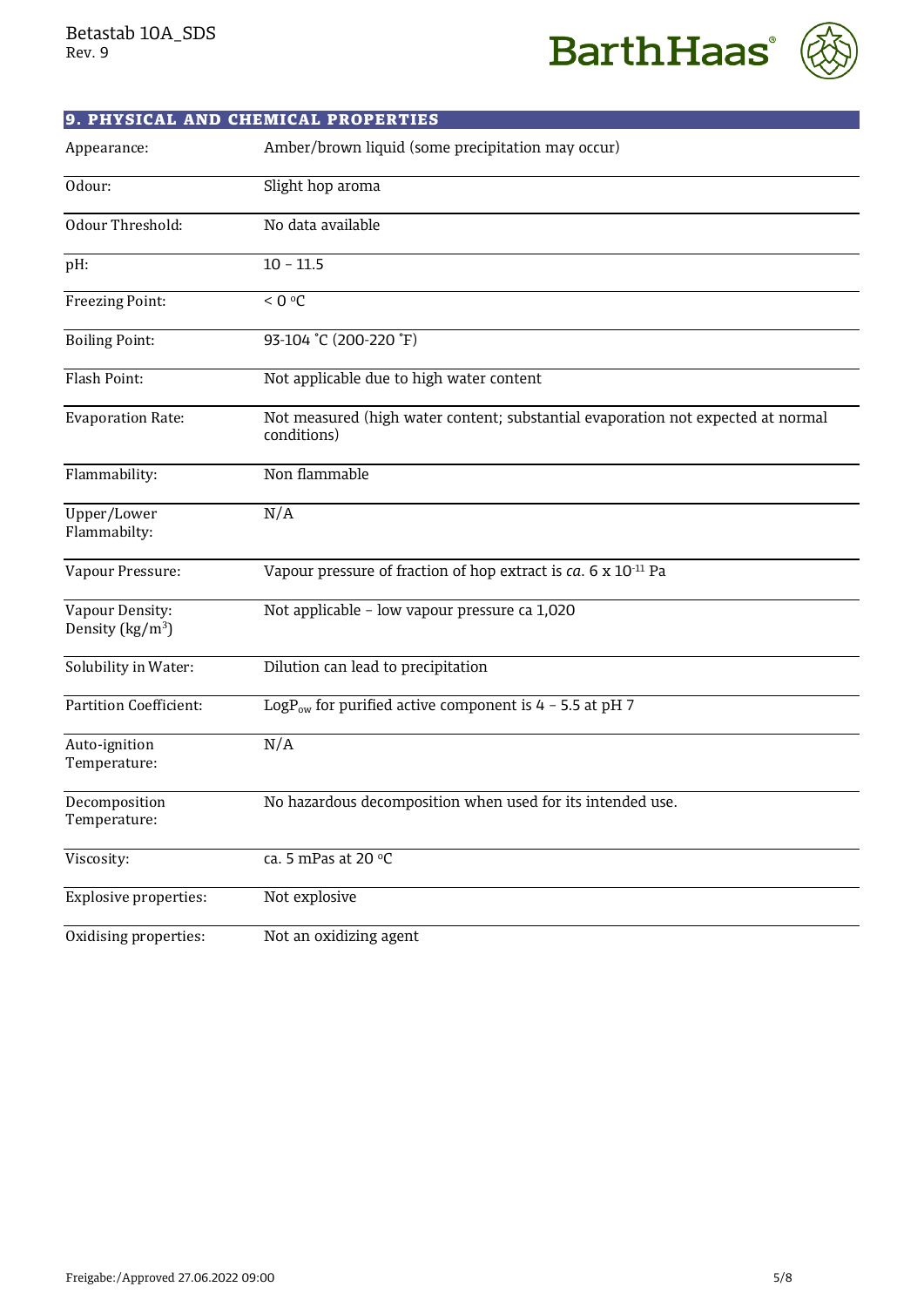**BarthHaas**<sup>®</sup>



| <b>10. STABILITY AND REACTIVITY</b>              |                                                                                        |
|--------------------------------------------------|----------------------------------------------------------------------------------------|
| 10.1 Reactivity:                                 | No reactivity hazards known                                                            |
| 10.2 Chemical<br>Stability:                      | Stable under normal conditions, if stored in accordance with 7.2 and 10.5              |
| 10.3 Possibility of<br>Hazardous Reactions:      |                                                                                        |
| 10.4 Conditions to<br>Avoid:                     | Avoid strong oxidizing agents. Precipitation may occur on mixing with<br>any material. |
| 10.5 Incompatible<br>Materials:                  | Precipitation may occur on mixing with any material.                                   |
| 10.6 Hazardous<br><b>Decomposition Products:</b> | None known                                                                             |

| 11. TOXICOLOGICAL INFORMATION              |                                                                                                                                                                                                                                                                                                                                                                                                                                                                                             |  |  |
|--------------------------------------------|---------------------------------------------------------------------------------------------------------------------------------------------------------------------------------------------------------------------------------------------------------------------------------------------------------------------------------------------------------------------------------------------------------------------------------------------------------------------------------------------|--|--|
|                                            | BetaStab® 10A contains a fraction of hop extract.                                                                                                                                                                                                                                                                                                                                                                                                                                           |  |  |
| 11.1 Acute Toxicity:                       | At concentration present, the material is not classified as hazardous. Estimated<br>ATE values (oral, dermal) are 7000 mg/kg bw for a 10% m/m solution.                                                                                                                                                                                                                                                                                                                                     |  |  |
| 11.2 Skin Corrosion/<br>Irritation         | Potassium salts of hop $\beta$ -acids are classified as irritant to the skin<br>according to OECD Guideline 439 (In vitro skin irritation). Therefore, a mixture<br>containing 10% β-acids will be classified as Skin Irritation Category 2.                                                                                                                                                                                                                                                |  |  |
| 11.3 Serious Eye<br>Damage/Irritation:     | BetaStab® 10A [10% m/m solution of $\beta$ -acids in water] is classified as Eye<br>Irritation Category 2 as a precaution based on skin irritation results and based on<br>pH 10 - 11.5 (see Section 9).                                                                                                                                                                                                                                                                                    |  |  |
| 11.4 Respiratory or<br>Skin Sensitisation: | BetaStab® 10A is classified for skin sensitisation by reading across from<br>Hop Extract (EC 232-504-3), which is classified as a skin sensitizer to in vitro<br>methods. Fractions of hop extract are present >1% BetaStab® 10A, hence<br>BetaStab® 10A is classified as Skin Sensitisation Category 1. The vapour pressure<br>of potassium salts of beta-acids is very low: $6 \times 10^{-11}$ Pa (estimated by<br>EPISuite™) and therefore respiratory sensitization is not applicable. |  |  |
| 11.5 Germ Cell<br>Mutagenicity:            | OECD Guideline 471 (Bacterial Reverse Mutation Assay) on read-across.<br>substance Hop Extract EC 232-504-3: not mutagenic. Bacterial reverse<br>Mutations Assay on 40% beta-acids: not mutagenic                                                                                                                                                                                                                                                                                           |  |  |
| 11.6 Carcinogenicity:                      | Hop β-acids are a natural component of hop extract. A dossier supporting GRAS<br>status for hop $\beta$ -acids as antimicrobial agents for frankfurters, cooked meats and<br>poultry products sold ready-to-eat is available in the public domain. Hop $\beta$ -acids<br>are approved for use in France as a processing aid in the production of yeast,<br>sugar and bioethanol Bacterial reverse mutation assay: not mutagenic                                                             |  |  |
| 11.7 Reproductive<br>Toxicity              | Weight of evidence indicates lack of reproductive toxicity.<br>See 11.6                                                                                                                                                                                                                                                                                                                                                                                                                     |  |  |
| 11.8 STOT-Single<br>Exposure:              | Weight of evidence indicates safety when used for<br>its intended use -see (11.6) above.                                                                                                                                                                                                                                                                                                                                                                                                    |  |  |
| 11.9 STOT-Repeated<br>Exposure:            | Weight of evidence indicates safety when used for its intended use -<br>see (11.6) above.                                                                                                                                                                                                                                                                                                                                                                                                   |  |  |

11.10 Aspiration Hazard: Not an aspiration hazard.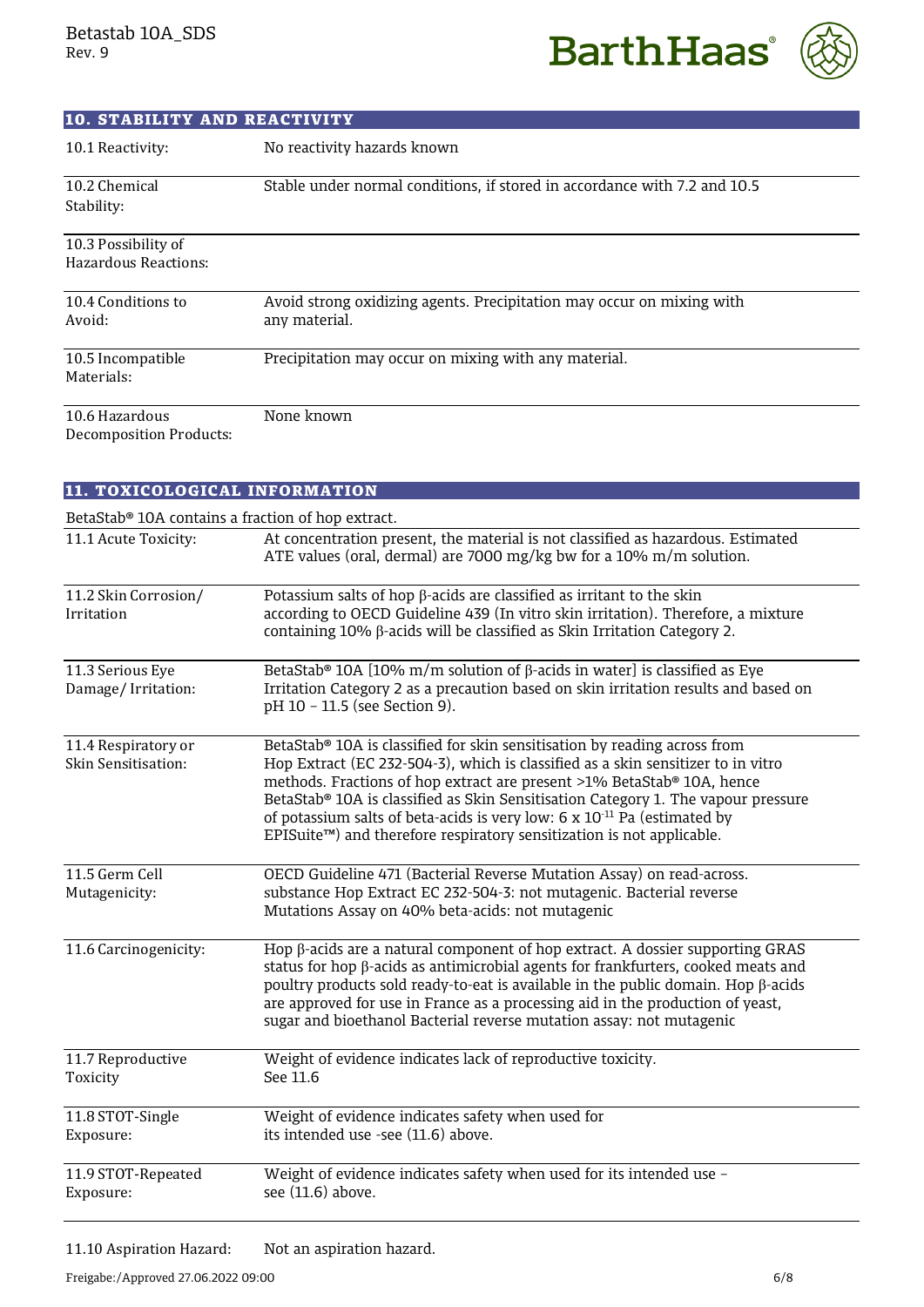



| <b>12. ECOLOGICAL INFORMATION</b>                        |                                                                                                                                                                                                                                                                                                                                                                                                                                                                                                                                                                                                                                                                                                                                                                                                                                                                                       |
|----------------------------------------------------------|---------------------------------------------------------------------------------------------------------------------------------------------------------------------------------------------------------------------------------------------------------------------------------------------------------------------------------------------------------------------------------------------------------------------------------------------------------------------------------------------------------------------------------------------------------------------------------------------------------------------------------------------------------------------------------------------------------------------------------------------------------------------------------------------------------------------------------------------------------------------------------------|
| 12.1 Toxicity:                                           | Read across from hop extract EC 232-504-3,<br>toxicity to fish: Carassius auratus (goldfish)<br>- Etude pharmacologique de l'action du lupulin et de la fleur d'organer<br>sur le poisson.<br>Pharmaceutica acta Helvetiae (1953) 28(7-8), pp.183-206: lowest dose causing<br>adverse effects estimated by calculation as $ca. 80$ mg/l.<br>Toxicity to Daphnia and other aquatic invertebrates:<br>Active component of BetaStab® 10A, viz. potassium salts of hop $\beta$ -acids:<br>EC50 - Daphnia magna (Water flea) - 1.87 mg/l - 48 h.<br>NOEC - Daphnia magna (Water flea) - 1.54 mg/L - 48 h.<br>Toxicity to freshwater algae:<br>Active component of BetaStab® 10A, viz. potassium salts of hop β-acids:<br>ErC50 - Pseudokirchneriella subcapitata strain: CCAP 278/4 - 18.57 mg/l - 72 h.<br>NOEC - Pseudokirchneriella subcapitata strain: CCAP 278/4 - 0.992 mg/l - 72 h. |
| 12.2 Persistence and<br>Degradability:                   | Ultimate biodegradation (natural product).                                                                                                                                                                                                                                                                                                                                                                                                                                                                                                                                                                                                                                                                                                                                                                                                                                            |
| 12.3 Bioaccumulative<br>Potential:                       | Natural product, not expected to bioaccumulate.                                                                                                                                                                                                                                                                                                                                                                                                                                                                                                                                                                                                                                                                                                                                                                                                                                       |
| 12.4 Mobility in Soil:                                   | Log $K_{oc}$ 2.7 - 2.9 (modelling by EPISuite <sup>TM</sup> )                                                                                                                                                                                                                                                                                                                                                                                                                                                                                                                                                                                                                                                                                                                                                                                                                         |
| 12.5 Results of PBT<br>Exposure:<br>And vPvB Assessment: | This substance/mixture contains no components considered to be<br>either persistent, bioaccumulative and toxic (PBT), or very persistent<br>and very bioaccumulative (vPvB) at levels of 0.1% or higher.                                                                                                                                                                                                                                                                                                                                                                                                                                                                                                                                                                                                                                                                              |
| 12.6 Other adverse effecs:<br>Exposure:                  | No data                                                                                                                                                                                                                                                                                                                                                                                                                                                                                                                                                                                                                                                                                                                                                                                                                                                                               |

| <b>13. DISPOSAL CONSIDERATIONS</b> |                                                                                                                                                                                                                                                                                          |  |  |
|------------------------------------|------------------------------------------------------------------------------------------------------------------------------------------------------------------------------------------------------------------------------------------------------------------------------------------|--|--|
| Product disposal:                  | Dispose in accordance with all applicable local and national regulations.                                                                                                                                                                                                                |  |  |
| Container disposal:                | Labels should not be removed from containers until they have been cleaned.<br>contaminated containers should not be treated as household waste.<br>Containers should be cleaned using appropriate methods and then re-used or<br>disposed of by landfill or incineration as appropriate. |  |  |